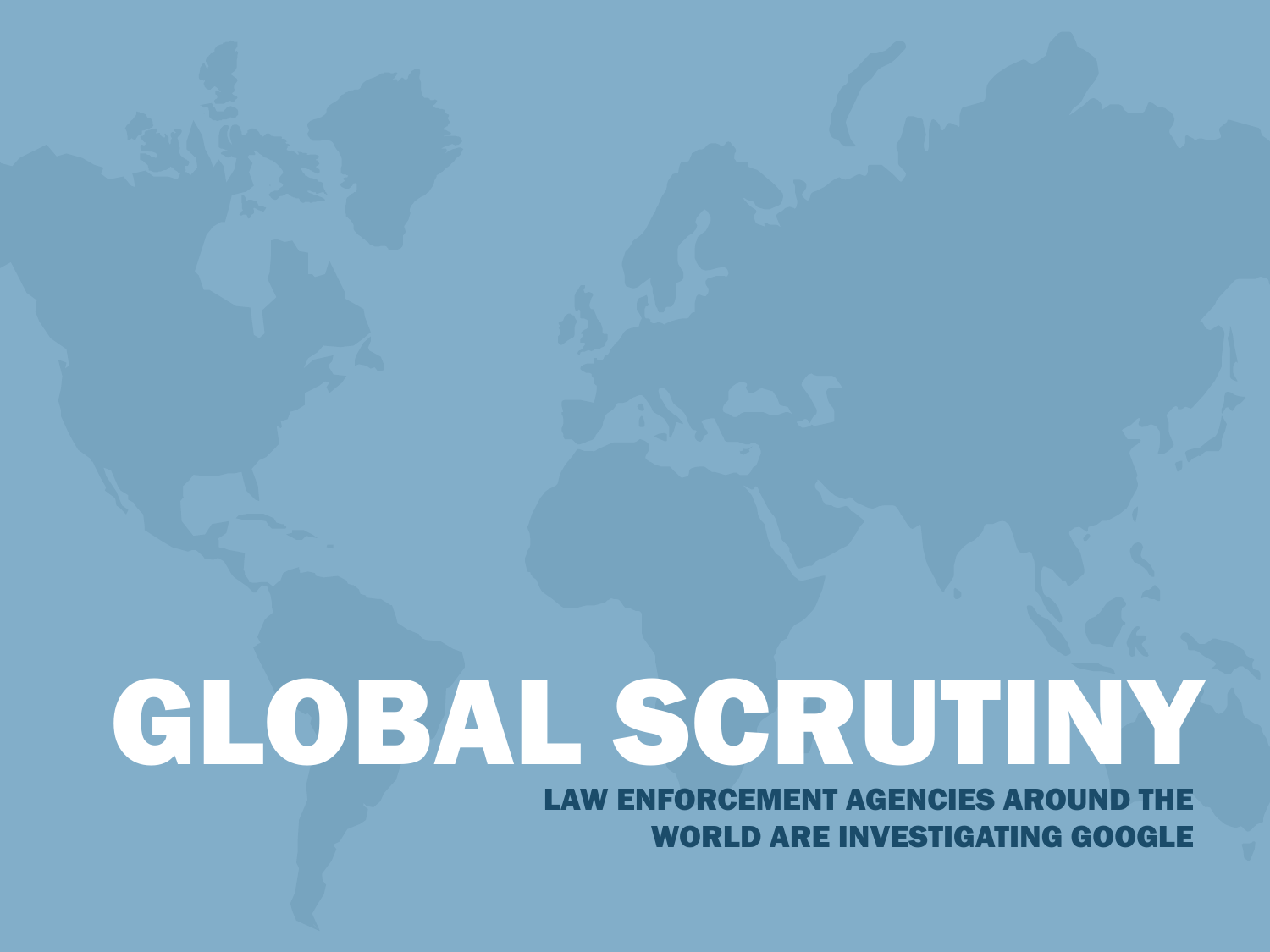## GOOGLE UNDER INVESTIGATION

#### **Google has become the focus of antitrust investigations around the world, including:**

- The U.S. Attorney General of Texas (along with U.S. State Attorneys General from New York, California, Ohio, Mississippi and Oklahoma) is investigating whether Google uses its dominant positions to harm rivals by manipulating its search results and paid search advertisements;
- The South Korean Fair Trade Commission is investigating Google's business practices, specifically in mobile search, and has raided Google's offices in September 2011 and May 2012.
- In April 2011, *Bloomberg* broke the story that the U.S. Federal Trade Commission is preparing a full-scale antitrust investigation into Google's dominance on the Internet search industry. The FTC has since hired Beth Wilkinson as outside counsel, signaling it may be ready to go to court soon.
- French regulators (CNIL) are leading the European investigation into Google's privacy policy.
- Brazil's Justice Ministry is examining anticompetitive complaints against Google and its privacy policy.
- The Argentinian Competition Commission is investigating Google's search and search advertising practices.
- The Competition Commission of India is investigating Google's alleged abuse of dominant position with its AdWords business. In July 2012, CCI launched a fresh inquiry into allegations Google's anti-competitive practices. **2**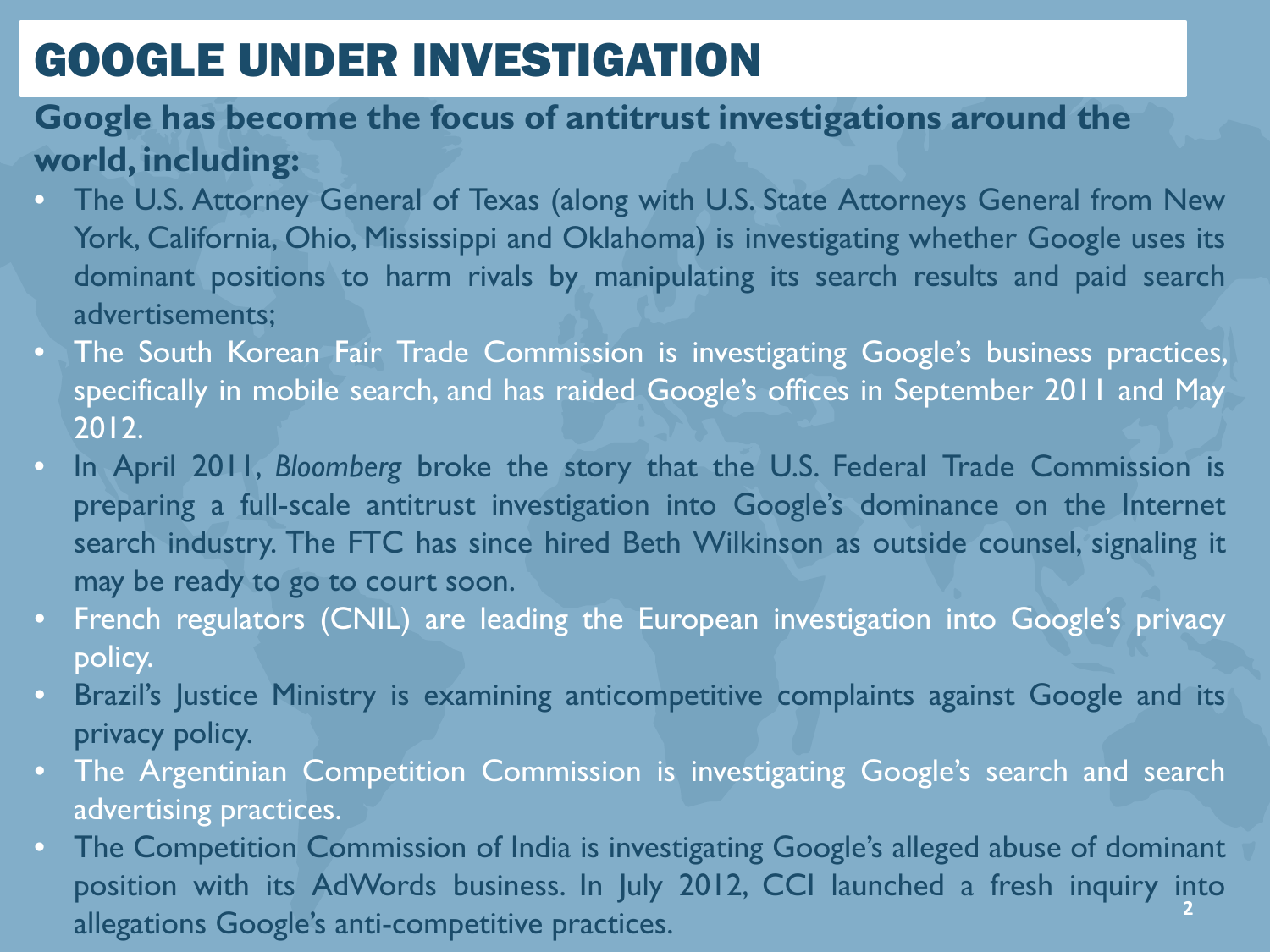## EUROPEAN COMMISSION INVESTIGATES GOOGLE

- FEBRUARY 2010: The European Commission launched a wide-ranging [antitrust investigation](http://techcrunch.com/2010/02/23/eu-antitrust-google-microsoft/) into allegations that Google is abusing its dominant market position by manipulating search results.
- NOVEMBER 2010: European Commission [opened a formal antitrust](http://europa.eu/rapid/pressReleasesAction.do?reference=IP/10/1624)  [investigation](http://europa.eu/rapid/pressReleasesAction.do?reference=IP/10/1624) into Google's practices to determine if it acted in violation of Article 102 of the TFEU, signaling that it will conduct "an in-depth" review "as a matter of priority."
- APRIL 2012: According to *[The New York Times](http://www.nytimes.com/2012/04/25/technology/change-of-tone-could-help-google-in-european-antitrust-case.html?pagewanted=all),* "The European Commission could bring charges against the U.S. company for abusing its dominance in the search and advertising market in the next few weeks."
- MAY 2012: The European Commission [outlined four concerns](http://europa.eu/rapid/pressReleasesAction.do?reference=SPEECH/12/372&format=HTML&aged=0&language=EN&guiLanguage=en) over Google's practices and gave the company "a matter of weeks" to propose a workable solution.
- JULY 2012: According to Commissioner Almunia, the Commission and Google will enter technical discussions after Google agreed to address the four concerns he previously expressed. 3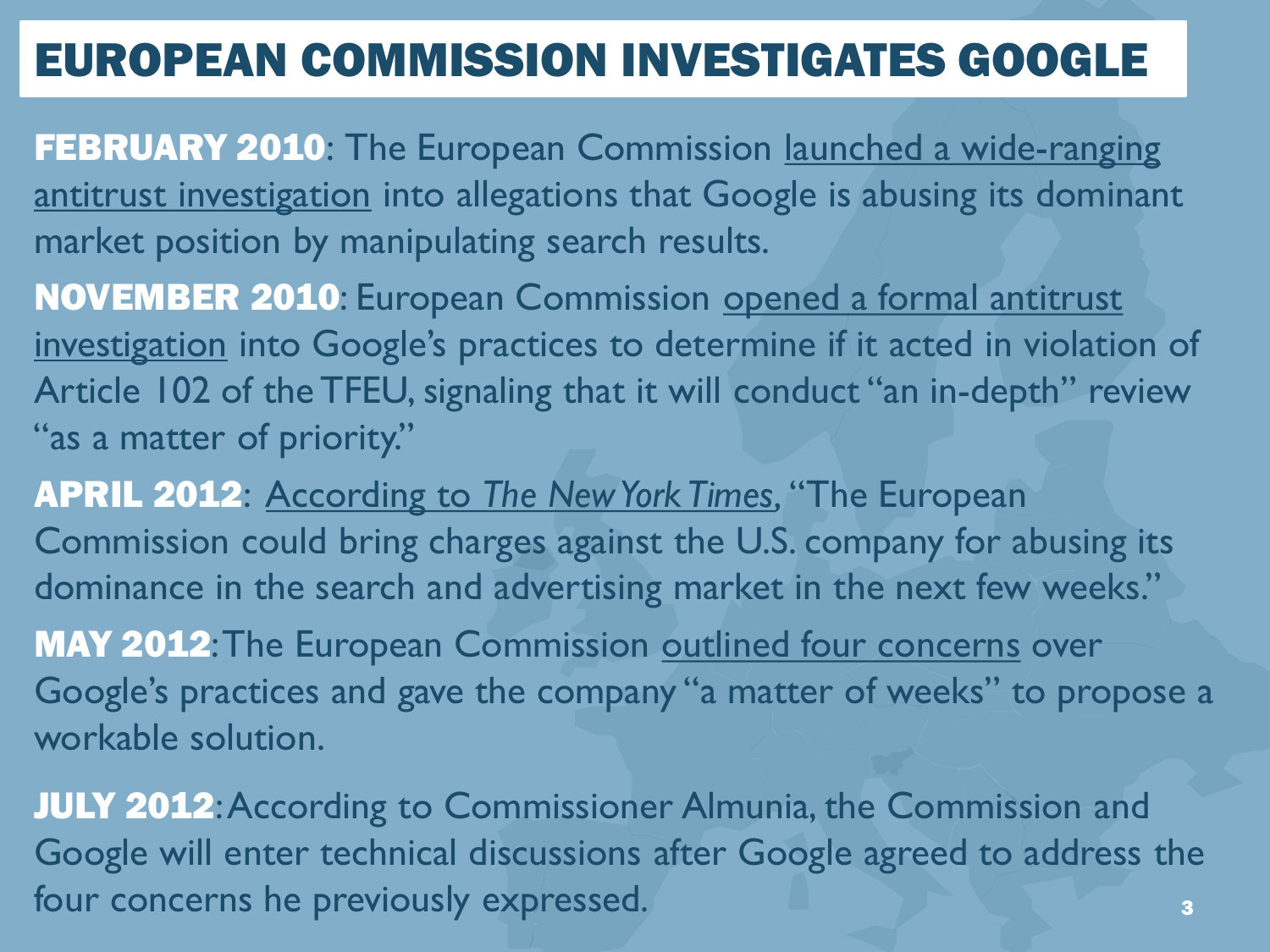## EUROPEAN COMMISSION INVESTIGATES GOOGLE

# WHAT ARE [THE ISSUES?](http://europa.eu/rapid/pressReleasesAction.do?reference=SPEECH/12/372&format=HTML&aged=0&language=EN&guiLanguage=en)

- 1. Deceptive display: "In its general search results, Google displays links to its own vertical search services differently than it does for links to competitors."
- 2. Unauthorized content scraping: "The way Google copies content from competing vertical search services and uses it in its own offerings."
- 3. Exclusivity in advertising agreements: "Agreements between Google and partners on the websites of which Google delivers search advertisements. [...] The agreements result in de facto exclusivity."
- 4. Portability of ad campaign data: "Restrictions that Google puts to the portability of online search advertising campaigns from its platform AdWords to the platforms of competitors."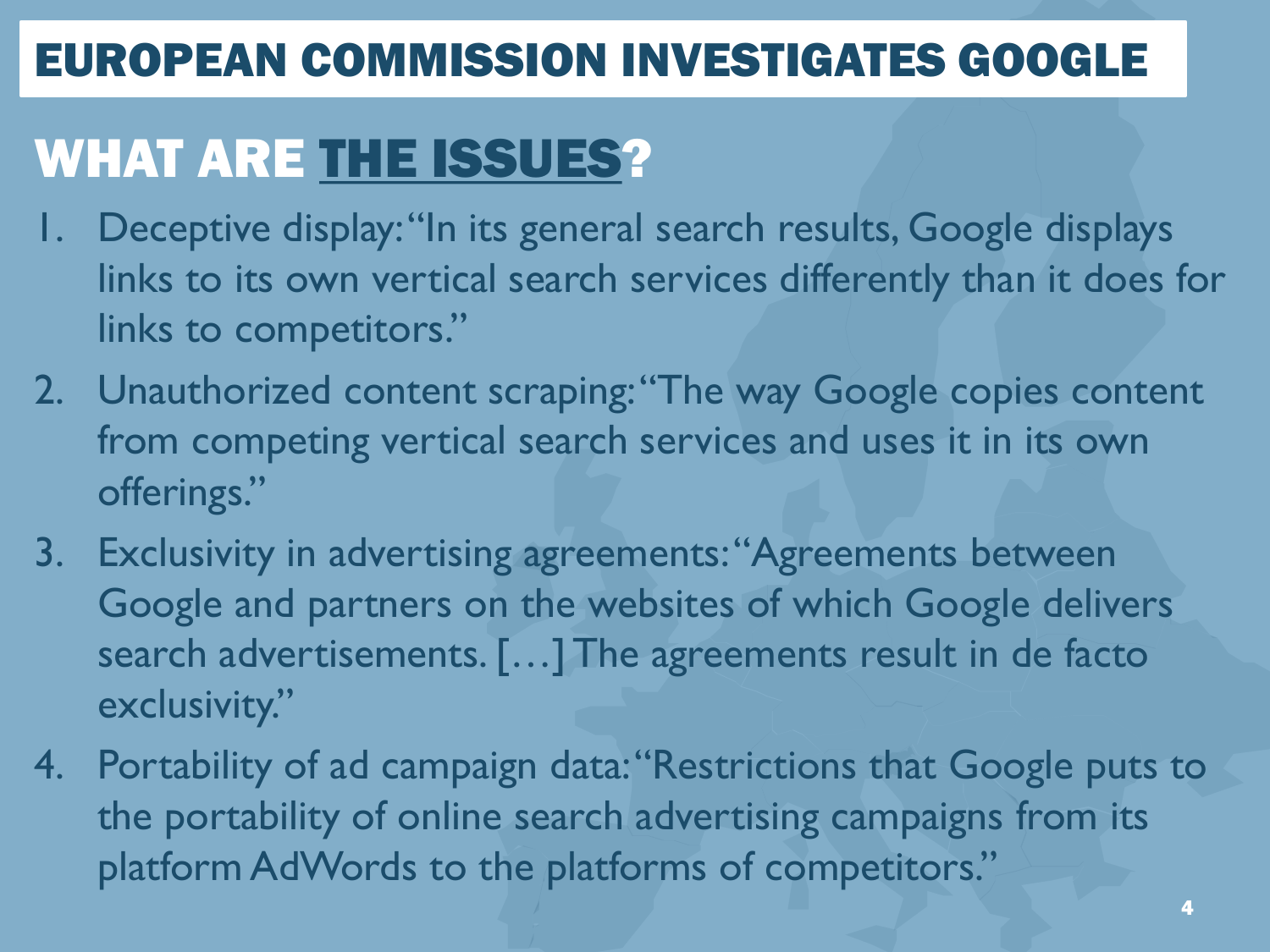# A FULL-SCALE U.S. INVESTIGATION

- APRIL 2011: *Bloomberg* [broke the story](http://www.bloomberg.com/news/2011-04-05/google-said-to-be-possible-target-of-antitrust-probe-after-ita-acquisition.html) that the U.S. Federal Trade Commission is preparing a full-scale antitrust investigation into Google's dominance on the Internet search industry.
- JUNE 2011: *The [Wall Street Journal](http://online.wsj.com/article/SB10001424052702303339904576403603764717680.html)* reported that the FTC is *"poised to hit*  Google Inc. with subpoenas, launching a broad, formal investigation into whether *the Internet giant has abused its dominance in Web-search advertising."* On June 24, 2011 Google confirmed the investigation.
- AUGUST 2011: Google settled with the Department of Justice for \$500 million for knowingly selling illegal ads to foreign pharmacies.
- **OCTOBER 2011: The FTC charged Google with deceptive tactics and** violating its own privacy policy during the launch of Google Buzz.
- MARCH 2012: The FTC and a group of State Attorneys General opened investigations into Google for bypassing users' privacy settings on Apple's Safari web browser.
- JUNE 2012: The FTC fined Google a record \$22.5 million in the Safari privacy case. The set of the set of the set of the set of the set of the set of the set of the set of the set o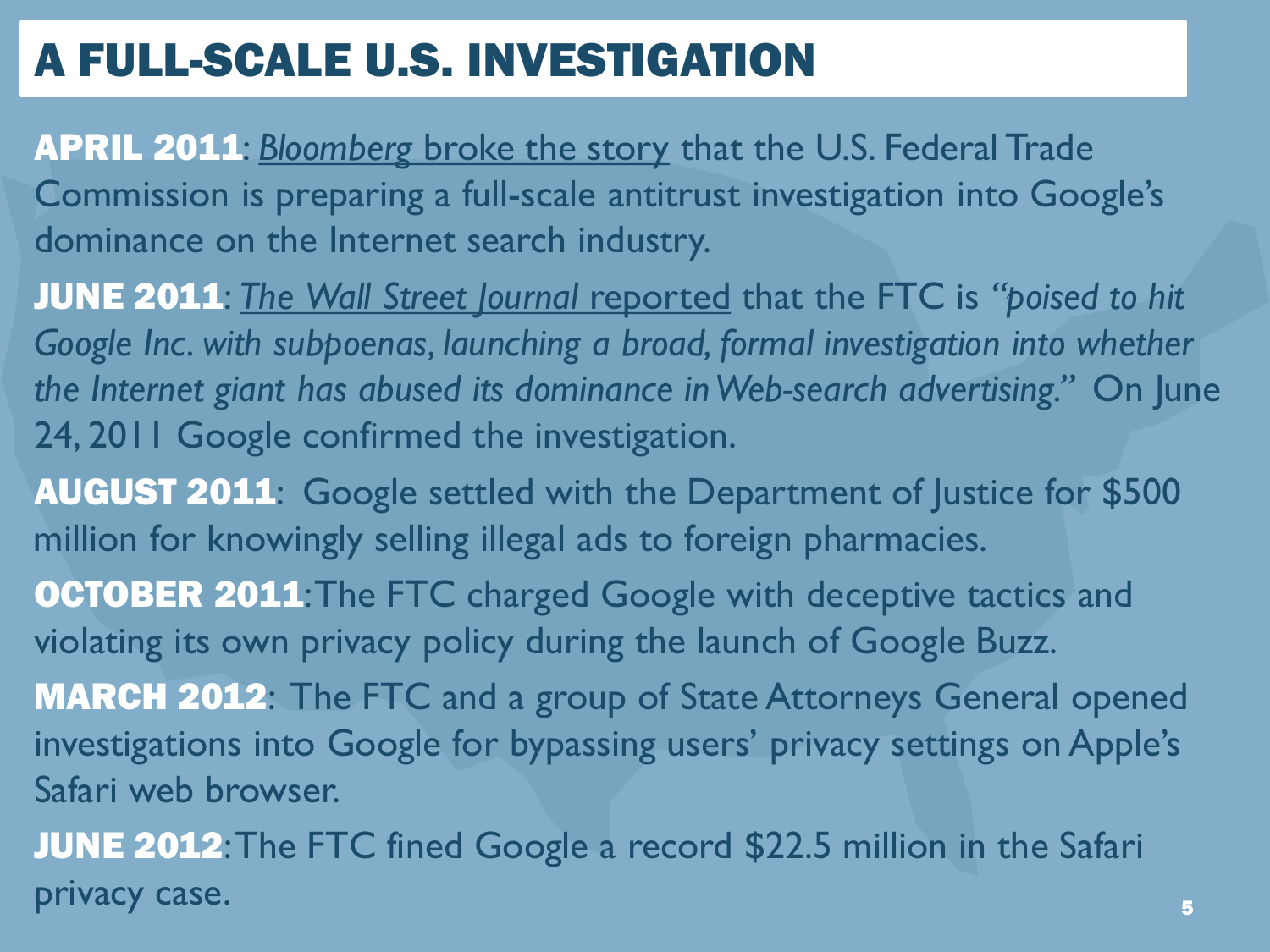# U.S. STATE ATTORNEYS GENERAL INVESTIGATING

- SEPTEMBER 2010: Texas State Attorney General Greg Abbott launched a broad antitrust investigation into the fairness of Google's search practices.
- DECEMBER 2011: As of December 2011, six states are investigating Google including Texas, New York, California, Ohio, Mississippi and Oklahoma.
- JUNE 2012: Texas AG Abbott sued Google after it "failed to fully comply with earlier investigative subpoenas to produce documents around the state's antitrust investigation of Google's search and advertising practices."

#### WHAT'S THE ISSUE?

6 • [According to press reports](http://www.nytimes.com/2010/09/04/technology/04google.html), the Texas investigation centers on whether Google manipulates supposedly objective search results in order to **"thwart competitors and advance its own businesses."**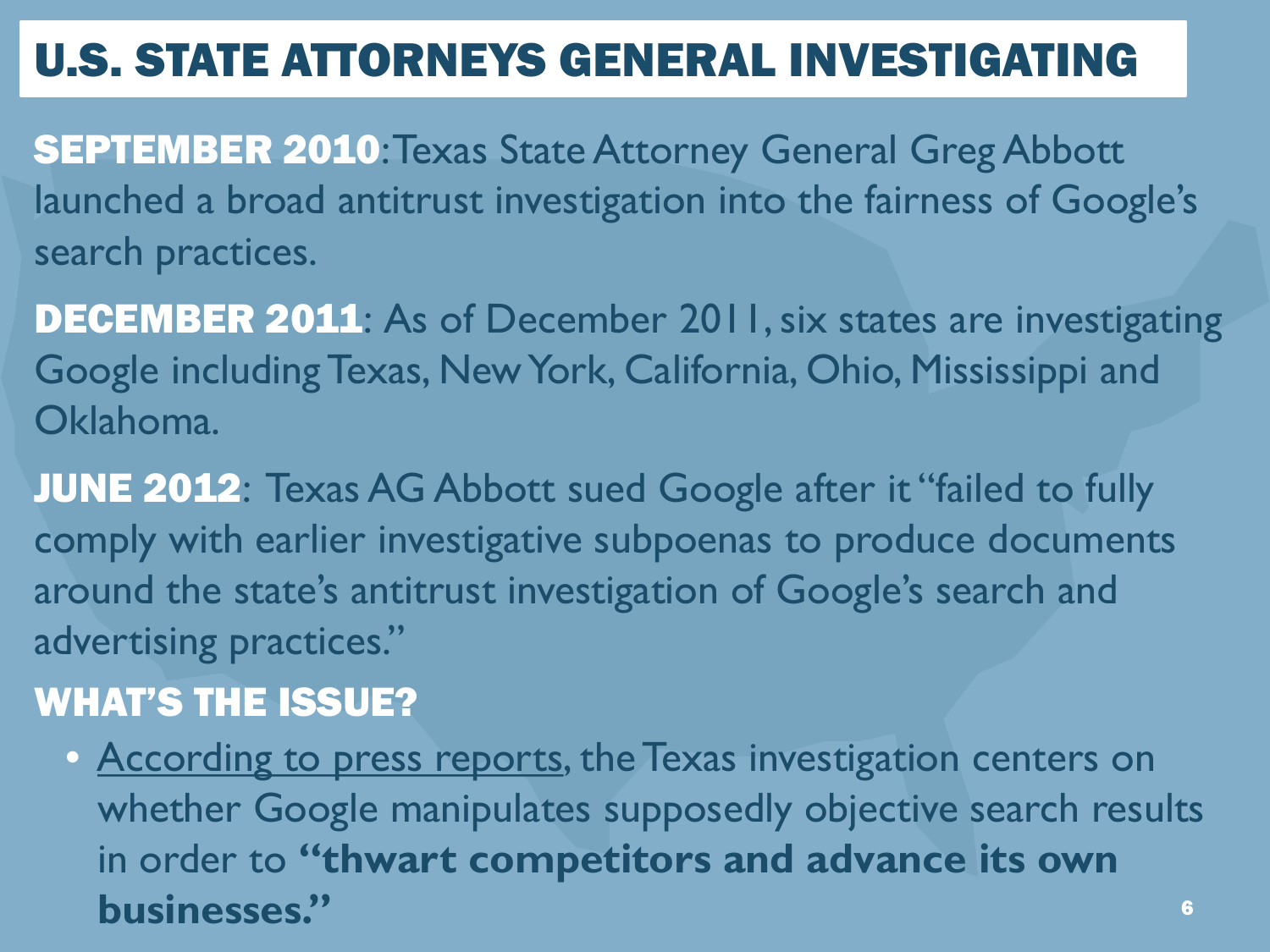#### U.S. CONGRESS FOCUSES ON SEARCH COMPETITION

*On Dec. 19, 2011, the bipartisan leadership of the Senate Antitrust Subcommittee – Chairman Kohl (D-WI) and Ranking Member Lee (R-UT) – [issued a five-page letter](http://www.fairsearch.org/wp-content/uploads/2011/12/Google-FTC-Letter-12-19-11.pdf)  expressing strong support for the FTC's ongoing investigation into Google's business practices.* 

*"Our interest is to ensure robust competition in this vital market… We are motivated by a strong desire to protect the Internet's openness, competitiveness and capacity for innovation… We are committed to ensuring that consumers benefit from robust competition in online search and that the Internet remains the source of much free-market innovation.* 

*We therefore urge the FTC to investigate the issues raised at our Subcommittee hearing to determine whether Google's actions violate antitrust law or substantially harm consumers or competition in this vital industry."*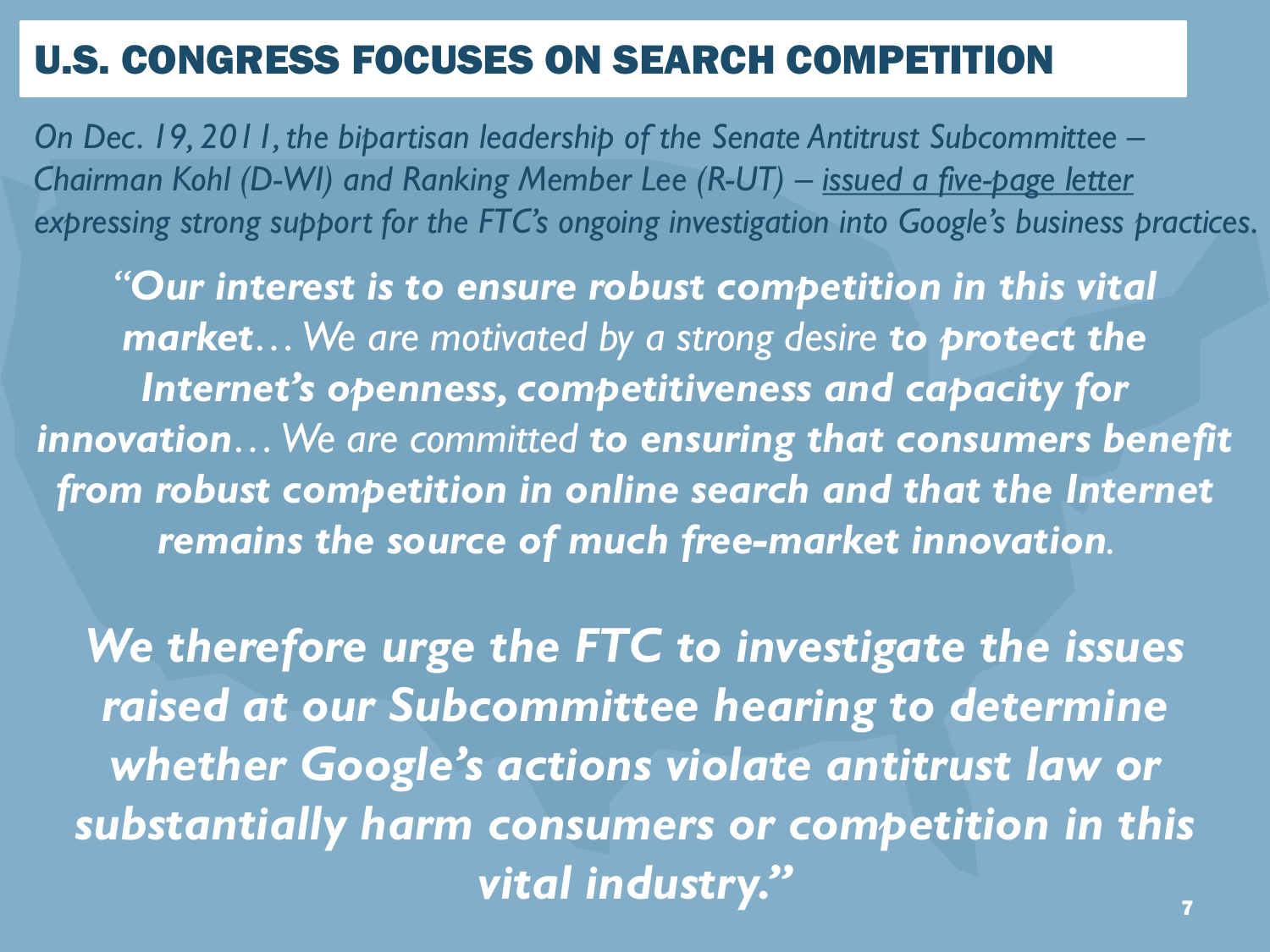#### INVESTIGATIONS AROUND THE WORLD

**Investigations** 

#### **EC Investigation FTC and State AG**

**French Regulators (CNIL) Are Leading the European Investigation Into Google's Privacy Policy**

**Brazil's Justice Ministry is Examining Google's Privacy Policy and Anticompetitive Complaints from Online** 

**Businesses** 

**Argentinian Competition Commission is Investigating Google's Search and Search Advertising Practices**

**South Korean Antitrust Authorities are Investigating Allegations of Google's Anticompetitive Conduct in Mobile Search**

**The Competition Commission of India (CCI) Is Investigating Google's Alleged Abuse of Dominant Position with AdWords and Alleged Anticompetitive Practices**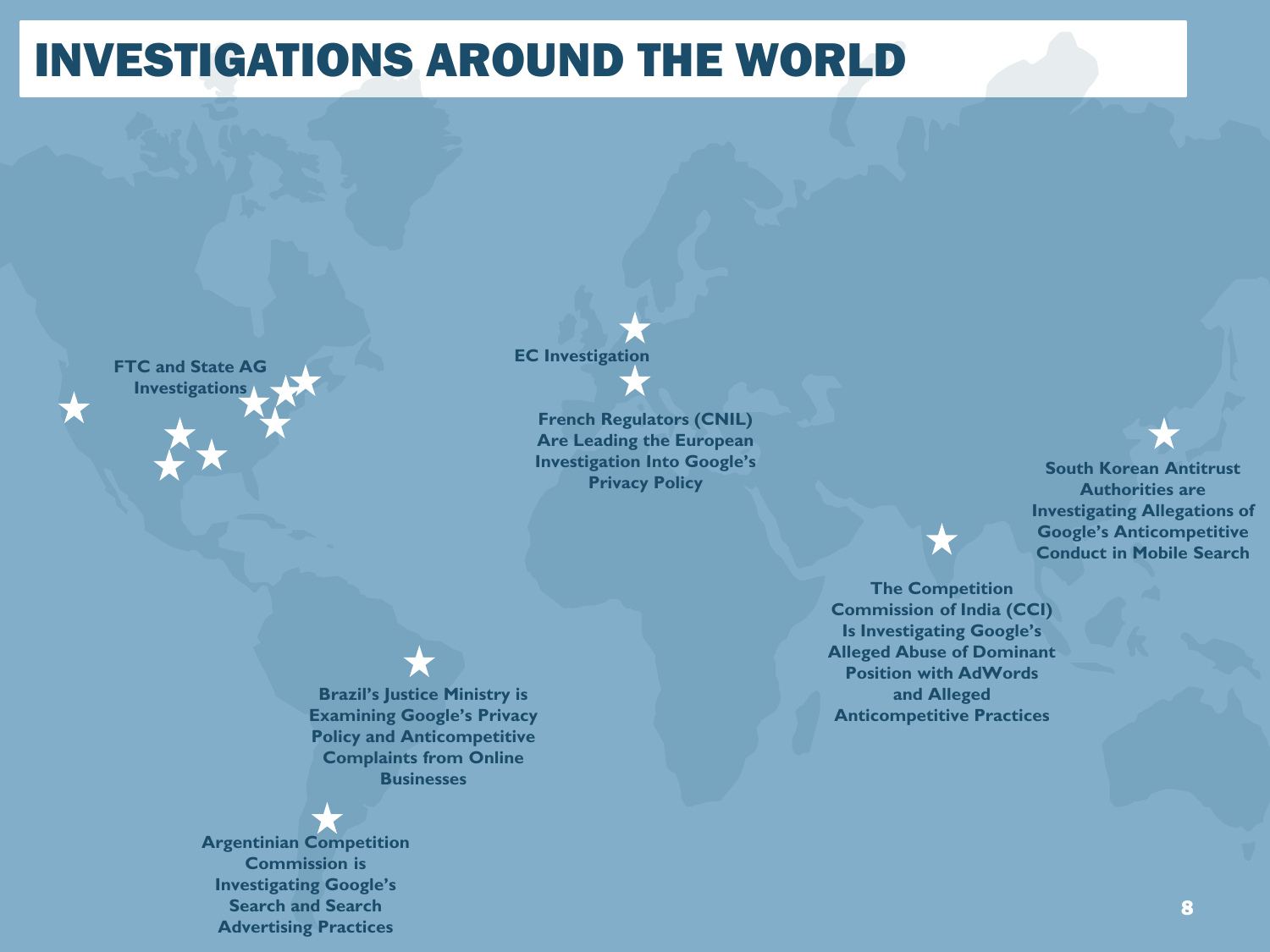- May 2007: The U.S. Federal Trade Commission opened an antitrust [investigation](http://www.nytimes.com/2007/05/29/technology/29antitrust.html?_r=2) into Google's DoubleClick acquisition. The FTC closed its antitrust [investigation](http://www.ftc.gov/opa/2007/12/googledc.shtm) in December 2007 saying it would monitor the markets closely.
- November 2008: The U.S. Department of Justice [challenged](http://www.reuters.com/article/2008/11/05/us-yahoo-google-idUSTRE49U0C620081105) Google's proposed agreement with Yahoo! Google was forced to abandon the deal.
- April 2009: The U.S. Department of Justice [expressed](http://www.nytimes.com/2009/04/29/technology/internet/29google.html) serious concerns with Google's proposed Book Search settlement. Federal Judge Denny Chin [said](http://www.pcmag.com/article2/0,2817,2382404,00.asp) the deal "would further entrench Google's market power in the online search market."
- August, October 2009: The U.S. Federal Trade Commission investigated ties between the Boards of Directors of Apple and Google, which led to **Eric [Schmidt](http://online.wsj.com/article/SB124930285423801287.html)** and Arthur [Levinson's](http://www.reuters.com/article/2009/10/12/us-google-idUSTRE59B2R120091012) resignations from Apple's Board.
- August 2009: Italy's Antitrust Authority announced it was beginning an [investigation](http://www.pcworld.com/businesscenter/article/171003/italy_scrutinizes_google_news_for_antitrust_violations.html) into Google's possible abuse of its dominant position in the Italian search engine market.
- January 2010: The German Federal Cartel Office informed Google of antitrust [complaints](http://www.nytimes.com/2010/01/19/technology/19antitrust.html) from German newspaper publishers and Ciao, an online map publisher.
- March 2010: The U.S. Federal Trade Commission investigated ties between the Google and Amazon, leading to John Doerr's [resignation](http://bits.blogs.nytimes.com/2010/04/01/f-t-c-is-said-to-have-looked-into-amazon-google-ties/?src=twt&twt=nytimesbusiness) from Amazon's Board of Directors.
- May 2010: The FTC [concluded](http://www.ftc.gov/opa/2010/05/ggladmob.shtm) its antitrust investigation of Google's acquisition of AdMob.
- June 2010: The French Competition Authority [ruled](http://online.wsj.com/article/SB10001424052748704334604575338983703818768.html) preliminarily that Google discriminated against Navx, following its complaint that its ads were removed without warning from AdWords in 2009 and that Google acted anticompetitively.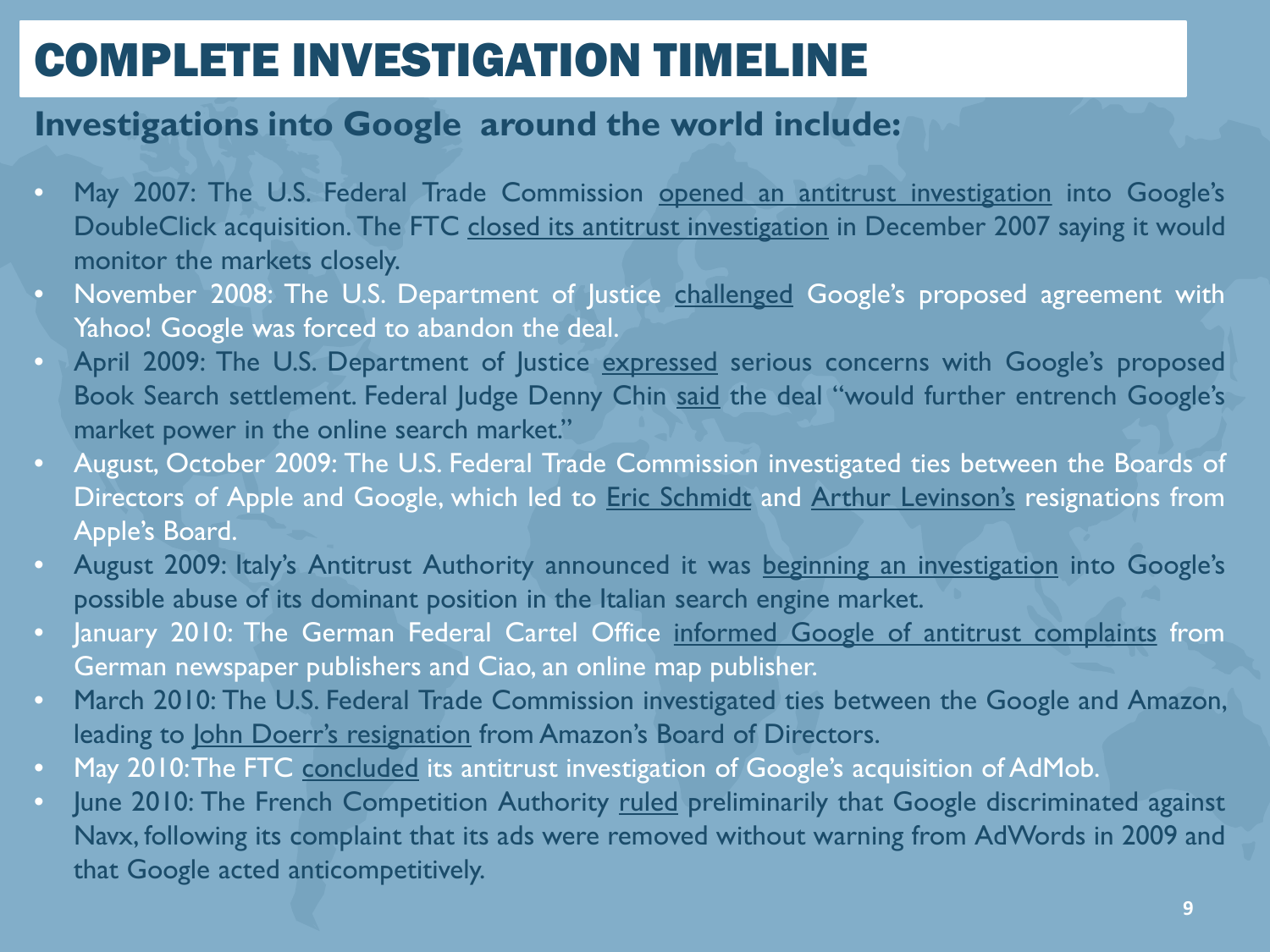- September 2010: The U.S. Attorney General of Texas opened an [investigation](http://www.nytimes.com/2010/09/04/technology/04google.html) into whether Google uses its dominant positions to harm rivals by manipulating its search results and paid search advertisements. Attorneys General from New York, California, Ohio, Mississippi and Oklahoma followed with similar [investigations](http://www.consumerwatchdog.org/node/12612).
- September 2010: Skyhook Wireless [sued](http://searchengineland.com/skyhook-wireless-sues-google-you-lie-about-openness-50902) Google for patent infringement and claimed Google was "using compatibility as a club" to force phone makers to do what it wants.
- October 2010: The French Competition Authority [concluded](http://www.bloomberg.com/news/2010-10-28/google-settles-french-inquiry-of-map-service-complaint-update1-.html) its Navx investigation and imposed transparency requirements on Google.
- November 2010: The European Commission [announced](http://www.reuters.com/article/2011/09/16/us-eu-google-idUSTRE78F14K20110916) a wide-ranging antitrust investigation into Google's potential abuse of its dominant position in online search and search advertising with an unprecedented number of complainants (14).
- December 2010: The French Competition Authority [said](http://www.dw.de/dw/article/0,,6326700,00.html) Google is "dominant" in France and that the FCA could apply limits to its activities.
- December 2010: Japan's Fair Trade Commission [approved](http://searchengineland.com/google-yahoo-deal-is-cleared-in-japan-57530) Google's Yahoo! deal but promised to monitor the alliance for any violations of anti-monopoly laws.
- March 2011: "Wisconsin Senator Herb Kohl, a vocal Google critic and the head of the Senate Judiciary Subcommittee on Antitrust, Competition Policy and Consumer Rights, [indicated](http://searchengineland.com/senator-signals-closer-anti-trust-look-at-google-this-year-67804) that Google would be the subject of scrutiny by his committee in the 112th Congress."
- March 2011: A U.S. District Court judge in Manhattan [rejected](http://online.wsj.com/article/SB10001424052748704461304576216923562033348.html) the Google Books settlement in his opinion and agreed with the DOJ. Both stated that the deal "would further entrench Google's market power in the online search market" if allowed to go forward.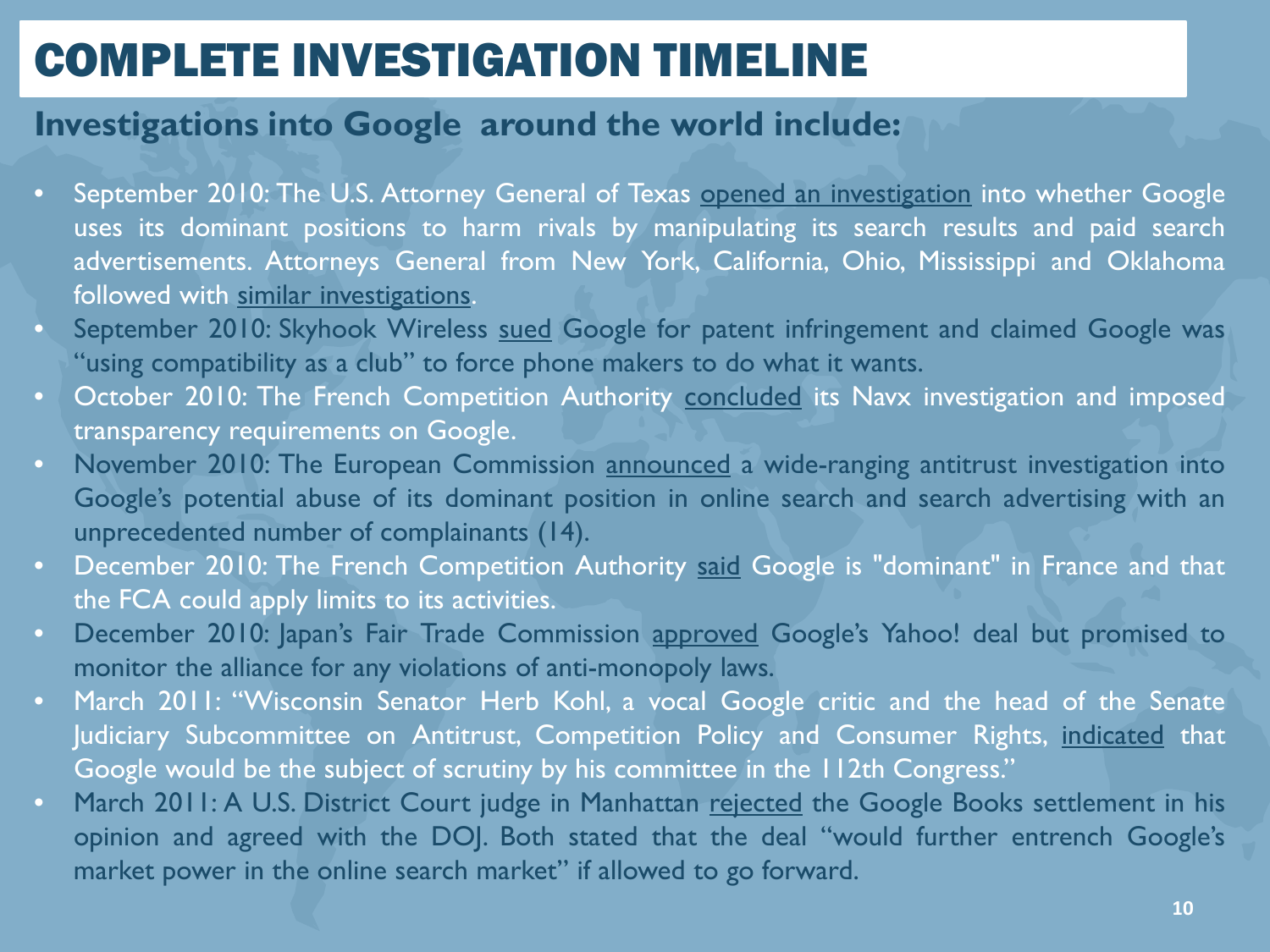- April 2011: The South Korean Fair Trade Commission [received](http://www.ft.com/intl/cms/s/2/87d15ac0-673d-11e0-9bb8-00144feab49a.html) antitrust complaints against Google from NHN and Daum Communications.
- April 2011: The DOJ [challenged](http://money.cnn.com/2011/04/08/technology/google_ita/index.htm) Google's acquisition of ITA Software, concluding that, as proposed, it would have violated antitrust law.
- April 2011: The FTC [prepared](http://www.bloomberg.com/news/2011-04-05/google-said-to-be-possible-target-of-antitrust-probe-after-ita-acquisition.html) a full-scale antitrust investigation into Google's dominance on the Internet search industry.
- June 2011: The DOJ [reviewed](http://online.wsj.com/article/SB10001424052702303635604576391972711586988.html) Google's \$400 million acquisition of Admeld to evaluate antitrust implications.
- June 2011: Press outlets reported that State Attorneys General in New York, Oklahoma, California and Ohio had [opened](http://mobile.bloomberg.com/news/2011-06-24/california-new-york-said-to-start-antitrust-probe-of-google-s-dominance) antitrust investigations into Google's "dominance of the Internet search engine industry."
- August 2011: The DOJ charged that Google knowingly accepted illegal ads from online pharmacies. Google [paid](http://online.wsj.com/article/SB10001424053111904787404576528332418595052.html) \$500 million to settle the charges.
- October 2011: The FTC [charged](http://www.ftc.gov/opa/2011/03/google.shtm) Google with using deceptive tactics and violating its privacy policy during the launch of Google Buzz and now requires Google to obtain users' consent before using their information.
- October 2011: The Attorney General of Mississippi [issued](http://www.bloomberg.com/news/2011-10-27/google-spent-151-million-on-zagat-review-service-last-quarter.html) a civil investigative demand (a form of subpoena used in antitrust investigations) and opened an investigation into Google's activity.
- December 2011: Senators Kohl (D-WI) and Lee (R-UT) [issued](http://kohl.senate.gov/newsroom/pressrelease.cfm?customel_dataPageID_1464=4871) a letter to FTC Chairman Jon Leibowitz Monday expressing their concerns about Google's anticompetitive business practices.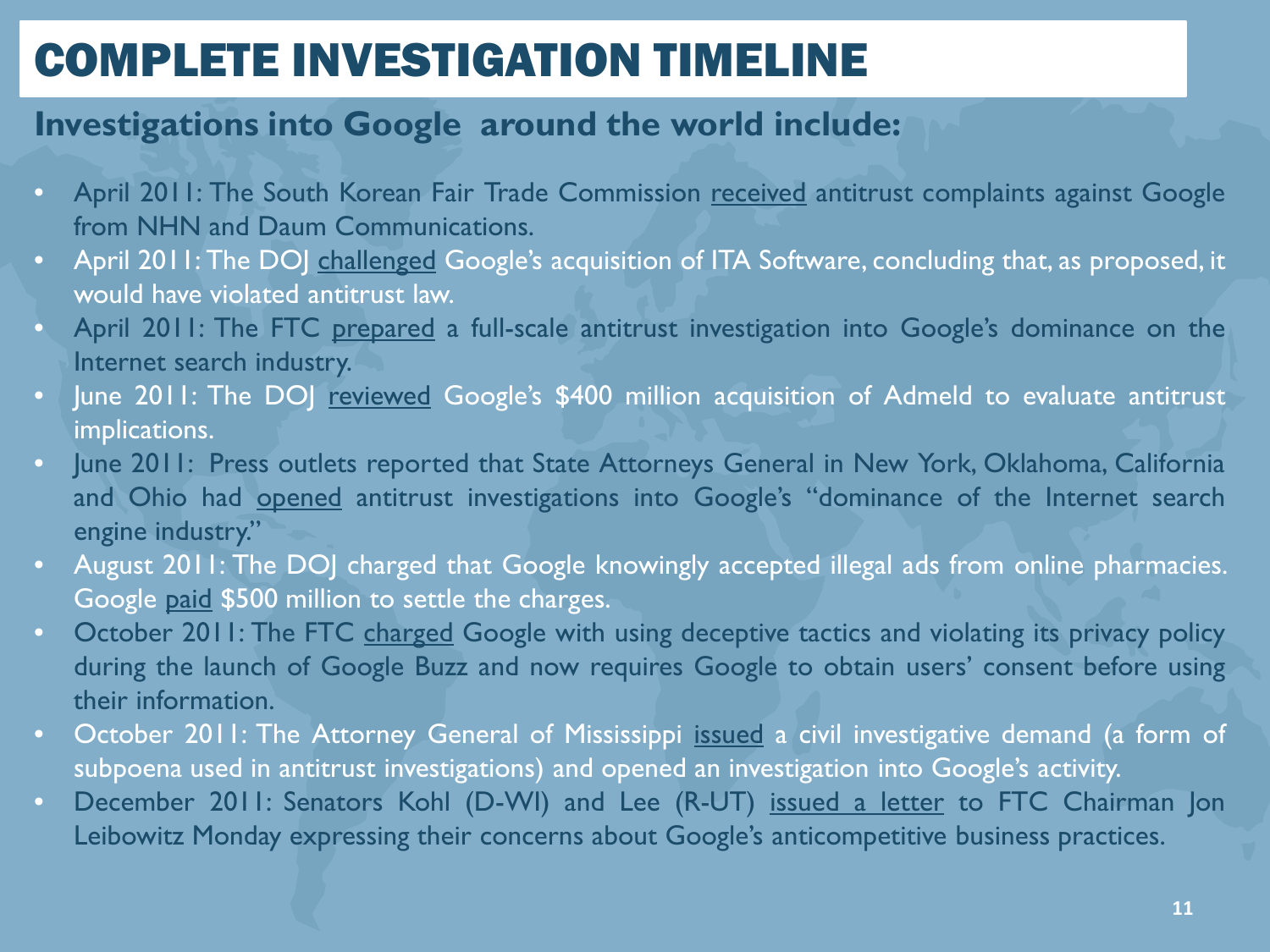- <sup>o</sup> January 2012: The Paris Tribunal de Commerce <u>found that [Google](http://blogs.ft.com/tech-blog/2012/02/french-court-fines-google-over-mapping/) had abused</u> its dominant position in maps by excluding competitors.The court found Google liable for €500,000 in damages.
- February 2012: The Commission Nationale de l'Informatique et des Libertes (CNIL) [opened](http://mobile.reuters.com/article/governmentFilingsNews/idUSL5E8DT1DD20120229?feedType=RSS&feedName=governmentFilingsNews) an [investigation](http://mobile.reuters.com/article/governmentFilingsNews/idUSL5E8DT1DD20120229?feedType=RSS&feedName=governmentFilingsNews) into Google's privacy policy, saying there were "strong doubts about the lawfulness and fairness of such processing, and its compliance with European data protection legislation."
- March 2012:The Federal Trade Commission, a group of State Attorneys General (including New York and Connecticut) and the European Union opened [investigations](http://online.wsj.com/article/SB10001424052702304692804577283821586827892.html) into Google's evasion of Apple's Safari web browser privacy settings.
- March 2012: The Justice Ministry of Brazil probed [Google](http://tech2.in.com/news/general/brazil-questions-googles-new-privacy-policy/288422) for details about its privacy policy and could launch an official investigation into the company's use of private information.
- April 2012: Google revealed the Argentina Competition Commission opened an [investigation](http://www.bloomberg.com/news/2012-04-27/google-says-it-s-being-investigated-in-argentina-korea.html) into Google's search practices and search advertising business.
- May 2012: Press reports indicate that the Competition Commission of India (CCI) finds "prima facie evidence" Google abused dominant position with Adwords and has asked its [investigation](http://articles.economictimes.indiatimes.com/2012-05-06/news/31597590_1_google-s-adwords-google-spokesperson-bharatmatrimony) arm to "probe the alleged discriminatory practices by global search engine Google relating to its AdWords."
- May 2012: The European Commission outlined four areas of [concern:](http://europa.eu/rapid/pressReleasesAction.do?reference=SPEECH/12/372&format=HTML&aged=0&language=EN&guiLanguage=en) 1) the way Google displays results; 2) that Google uses unauthorized content from competitors; 3) anticompetitive agreements between Google and partners on the websites of which Google delivers search advertisements; and 4) the portability of online search advertising campaigns.
- June 2012: Texas AG Greg Abbott [sued](http://professional.wsj.com/article/SB10001424052702304898704577480650238918524.html?mg=reno64-wsj) Google for withholding about 14,500 documents during the state's investigation of whether Google has abused its dominance.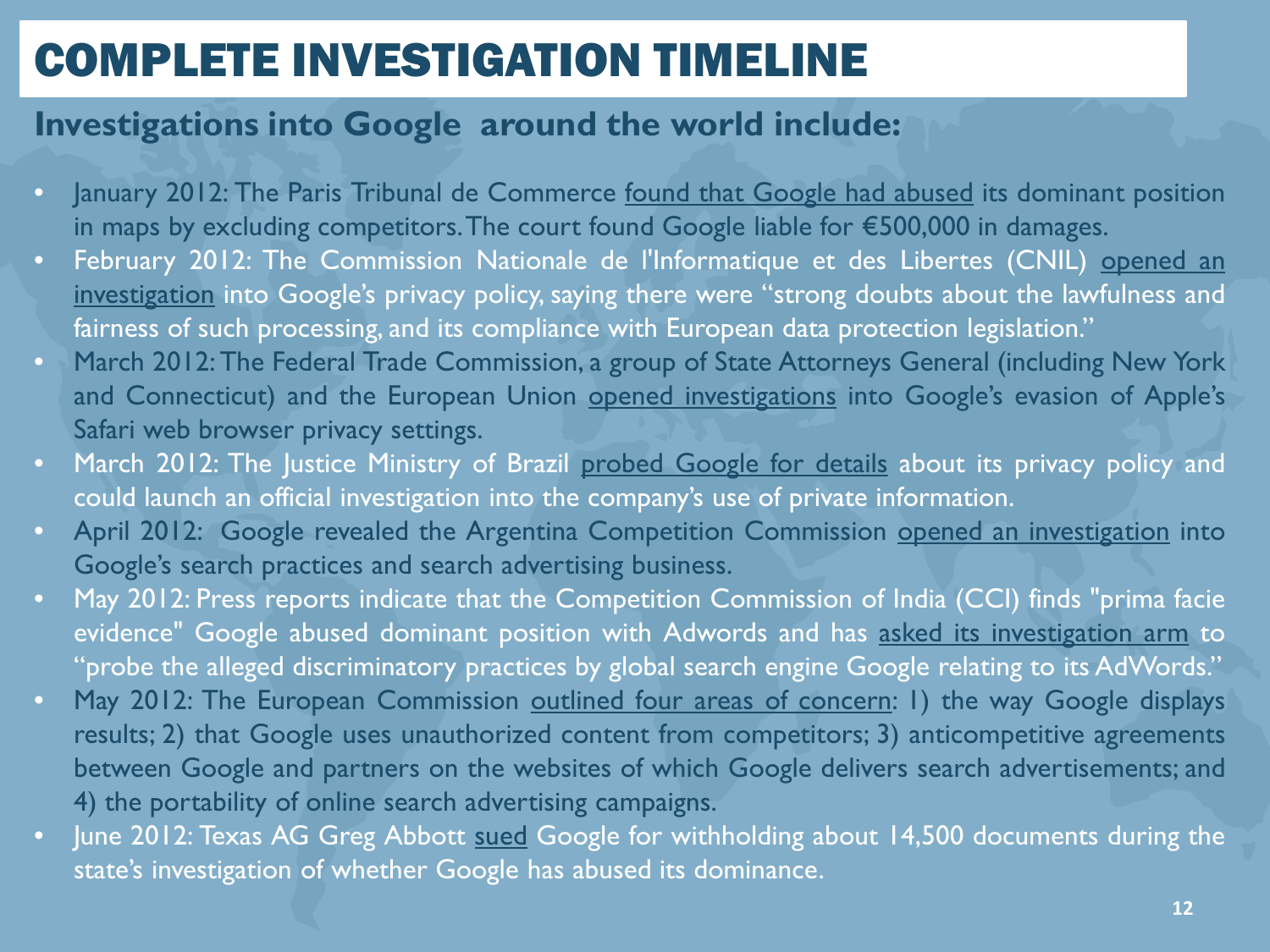- July 2012: The Competition Commission of India [announced](http://articles.timesofindia.indiatimes.com/2012-07-09/internet/32603788_1_competition-panel-search-engine-search-results) a fresh inquiry into Google's alleged anticompetitive practices and abuse of dominance after CUTS International, a consumer advocacy group, filed a complaint.
- July 2012: EC Commissioner Almunia [said](http://www.vieuws.eu/issues/1-eu-competition/15-eu-competition/394-competition-commissioner-almunia-on-google-antitrust-case/) the Commission would enter technical discussions with Google after the company agreed to address the four areas of concern outlined by the Commission.
- August 2012: The FTC [fined](http://www.ftc.gov/opa/2012/08/google.shtm) Google a record \$22.5 million for violating an earlier settlement and misrepresenting its privacy policy to users of Apple Inc.'s Safari web browser.